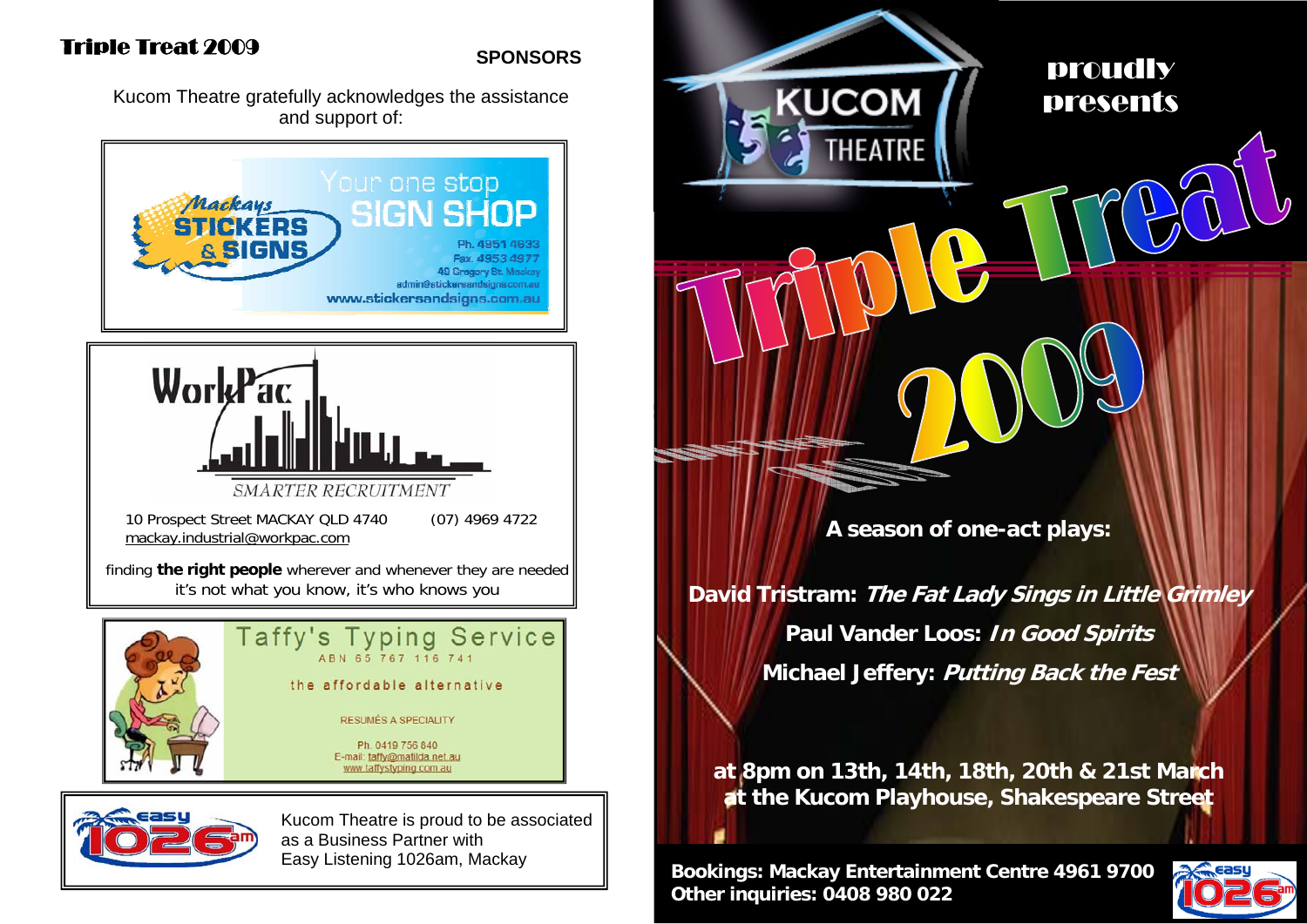#### **THE DIRECTORS**



**SUE STOCK** has been with Kucom for more years than she cares to remember, and has appeared in many productions including *And So Say All of Us*, *Blithe Spirit*, *Christmas Pudding*, *Fatal Attraction*, *Gosforth's Fete*, *Hay Fever*, *The Odd Couple* (female version), *Secret Bridesmaids' Business*, and most of the Farndale comedies. This is the third Little Grimley production she

has directed for Kucom, the first being *Last Tango in Little Grimley* in 1994. She is delighted to have three-quarters of her original cast back to reprise their roles from nearly 15 years ago, and to welcome Tessa King as her new 'Joyce'!



#### **STAN HILLARD**

Stan Hillard has been involved with Kucom Theatre since appearing in *The Dock Brief* back in 1995. His stage roles have ranged from comedy (*What's For Pudding?*) to drama (*Fatal Attraction*). In recent years work commitments curtailed his stage appearances and he turned his hand to writing scripts for Kucom's Film Unit which he helped

establish (the Unit's films can be found on the Internet by going to YouTube and searching for *kucomtheatre*). Now he's turned his pen to radio. He was delighted to be asked to adapt local writer Paul Vander Loos' one-act play *In Good Spirits* for radio. At the end of the Kucom Season the play will be broadcast on Community Radio Station 4CRM.



#### **JOE AND ANNE CLUTTERBUCK**

The Clutterbucks met through Kudos (later Kucom) Theatre, and have been a formidable team ever since. **Joe** came to Mackay from Canada as a teacher in 1976, appearing in *Inherit the Wind* and doing the lights for *Man from Muckinupin* (Kudos Theatre). In 1981 he began directing musicals at Mackay North SHS, and from 1995 to 2000

taught drama at Theatre Arts Mackay (TAM), returning to the stage in 2006 to appear in Geoff Stewart-McLean's production of *Memory of Water* for Kucom. **Anne** got involved with Kudos Theatre in 1977. She has dabbled in acting (notably as the Pransom Hince in *Rindercella*) but mostly has done lights for numerous productions. She stepped into the breach when Joe was recently called back to Canada on family business, and this is her first opportunity to direct a play and appear in a small cameo role.

## What's Next at Kucom?

**July** 

*Fallen Angels*  a comedy by Noel Coward directed by Russell Lowry as part of the Mackay Festival of Arts Season dates: 10, 11, 15, 17, 18, 22, 24 & 25 July

**Auditions** in the Kucom Playhouse at 11am on Sunday 5th April

BOOKINGS: MACKAY ENTERTAINMENT CENTRE 4957 1777 FREECALL: 1800 646 574

#### **November**

The Farndale Ladies are back! The Farndale Avenue Housing Estate Townswomen's Guild Dramatic Society presents *We Found Love and an Exquisite Set of Porcelain Figurines aboard the SS Farndale Avenue*by David McGillivray and Walter Zerlin Jr directed by Heather MacTavish Season dates: 13, 14, 18, 20, 21, 25, 27 & 28 November

#### **KUCOM COMMITTEE 2009**

# **Patron James Bidgood, MP**

**President** Jim Kelly **Vice President** Sue Stock **Treasurer** John Atkinson **Committee Lucy Dobson** 

**Secretary** Carolyn Thompson Russell Lowry Anthony Manning **Email:** admin@kucom.org.au **Ph:** 0408 980 022 **Website:** www.kucom.org.au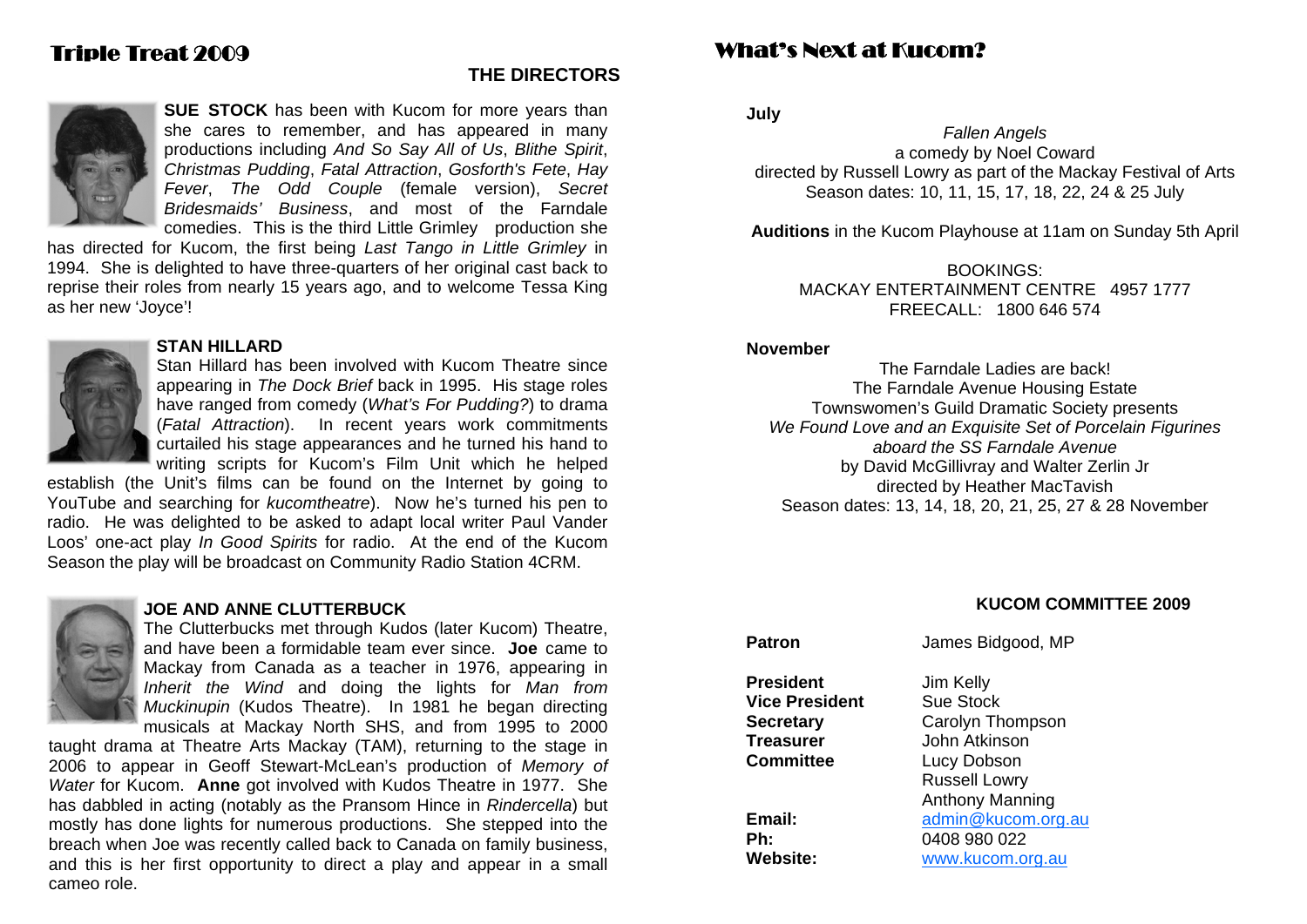

John Atkinson Bronwyn Grannall Tessa King John Irvine



**THE ACTORS** 



Ross Usher Stan Hillard Lucy Dobson Luke Doss





Carolyn Thompson Anthony Manning Cath Parr Ken Sanders

#### **... AND THE REST OF THE CREW**

**Stage Manager Les Crewdites Sound and Lighting <b>Example 2** Russell Lowry **Front of House Coordinator** Walter Plinge **Media Liaison** Bronwyn Grannall **Program**  Taffy's Typing Service

# Triple Treat 2009

## **Play 1:**

# **The Fat Lady Sings in Little Grimley,** *by David Tristram*

#### **Synopsis:**



in the title! Could this mean the end of the Little Grimley Amateur Dramatic Society?

Gordon John Atkinson Margaret Bronwyn Grannall Joyce Tessa King Bernard John Irvine

### **Director: Sue Stock**

### *There will be a 15-minute interval following this play*



#### **The Playwright:**

**DAVID TRISTRAM**, an English comic playwright, has published 19 plays and a comedy novel. Widely performed by amateur and professional groups, his plays have parodied such pop-culture genres as soap operas and detective stories. In 1985 he

founded the Flying Ducks Theatre Company, which has now become a professional touring company. Tristram's plays take a farcical view of sex, alcohol, drugs, crime, and theatre itself. Tristram claims he writes only comedy because he can't take himself too seriously. *The Fat Lady Sings in Little Grimley* is the third in a trilogy, the first two being *Last Tango in Little Grimley* and *Last Panto in Little Grimley*. Kucom has now done all three!